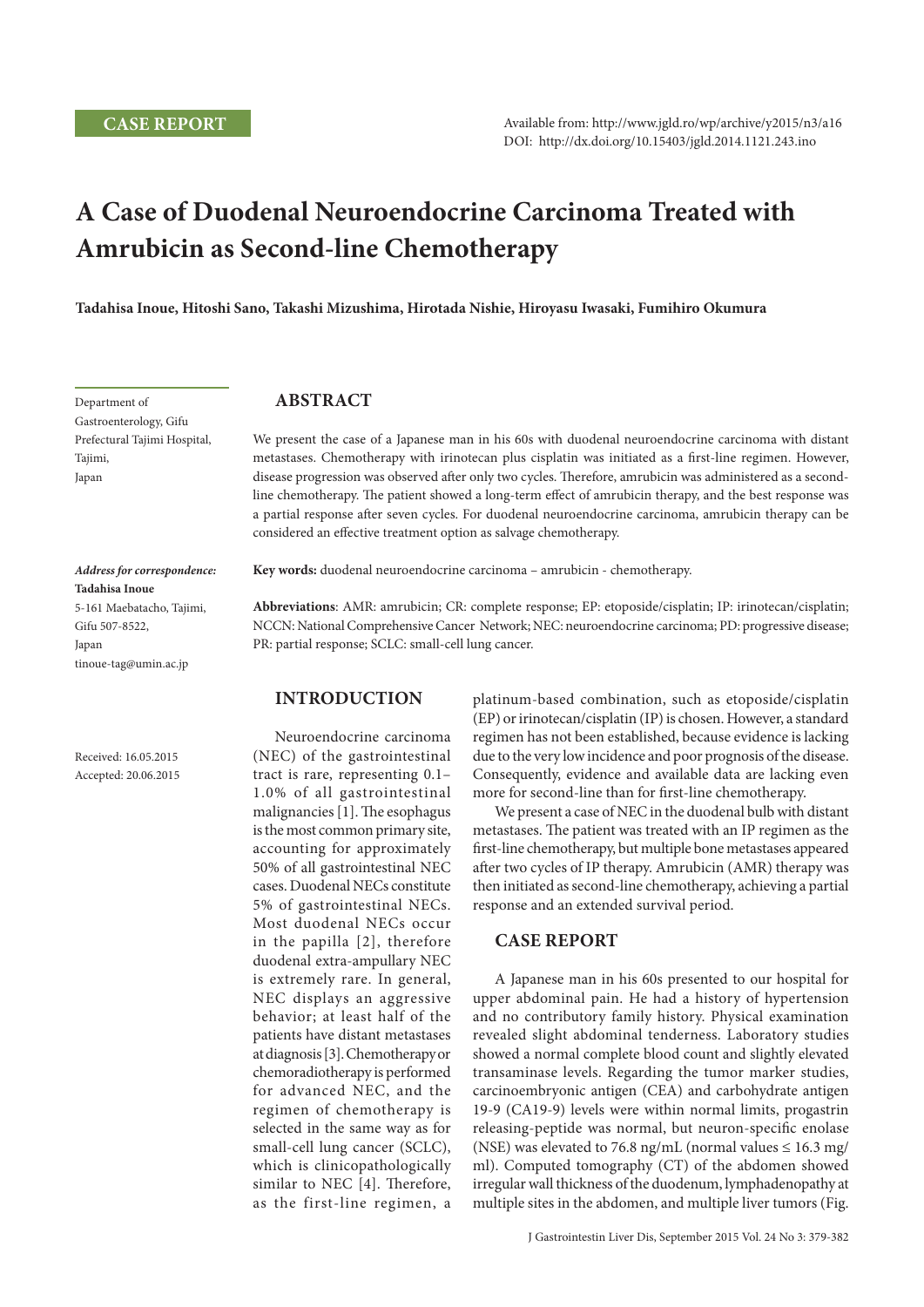1). Endoscopy revealed duodenal stenosis and irregular tumors with ulcers from the duodenal bulb to the superior duodenal flexure (Fig. 2). Histopathological examination of endoscopic biopsy specimens showed small round, spindle-shaped atypical cells with scant cytoplasm and hyperchromatic nuclei (Fig. 3a). Immunohistochemically, the tumor cells demonstrated positive staining for chromogranin A, CD-56, and synaptophysin, which are diagnostic markers of NEC (Fig. 3). Therefore, we diagnosed duodenal NEC with distant metastases, and we initiated chemotherapy with IP according to the regimen used for SCLC. Cisplatin 60 mg/m<sup>2</sup> (day 1) plus irinotecan 60 mg/ m2 (days 1, 8, and 15) were infused as one cycle every 4 weeks. However, CT revealed multiple metastases of the bone after two cycles of IP therapy.

Amrubicin as second-line chemotherapy was administered intravenously at 40 mg/m<sup>2</sup> on days 1-3 every 3 weeks, but grade 3 neutropenia developed (Common Terminology Criteria for Adverse Events [CTCAE] ver. 4.0) after two cycles of AMR therapy. Therefore, the dosage was reduced to  $35 \,\mathrm{mg/m^2}$  on days 1-3 every 4 weeks beginning with the third cycle. Thereafter, no adverse events worse than grade 2 were observed after reducing the dosage of AMR. After seven cycles of AMR therapy, CT showed that the metastases of the liver and lymph nodes around the duodenum were reduced and that the irregular

wall thickness of the duodenum had improved; thus, a partial response (PR) was obtained based on the Response Evaluation Criteria in Solid Tumors (RECIST) ver. 1.1 (Fig. 4). Although the patient's general condition was good, CT after 13 cycles of AMR therapy showed that the metastases of the liver and lymph nodes had increased. Therefore, carboplatin plus etoposide were administered as third-line chemotherapy. After one cycle of carboplatin plus etoposide therapy, the patient wished to discontinue chemotherapy. He died of disease progression 412 days after the initiation of AMR therapy, and 467 days after the first day of chemotherapy.

#### **DISCUSSION**

Gastrointestinal NEC is very rare and has a poor prognosis; therefore, standard therapy has not yet been established [1, 3]. Duodenal NEC is even rarer, and there is extremely little available clinical information on duodenal NEC [2]. In general, the regimen of chemotherapy is chosen in the same way as for SCLC, regardless of the primary site of the NEC, because NEC is clinico-pathologically similar to SCLC [4]. The National Comprehensive Cancer Network (NCCN) guideline generally recommends SCLC regimens for metastatic gastrointestinal NEC [5]. As a first-line regimen, a platinum-



**Fig. 1.** Computed tomography: irregular wall thickness of the duodenum; enlarged lymph nodes around the duodenum (a); multiple tumors in the liver, considered to be metastases (b).



**Fig. 2**. Endoscopic aspect: irregular tumors with ulcers from the duodenal bulb to the superior duodenal flexure and duodenal stenosis.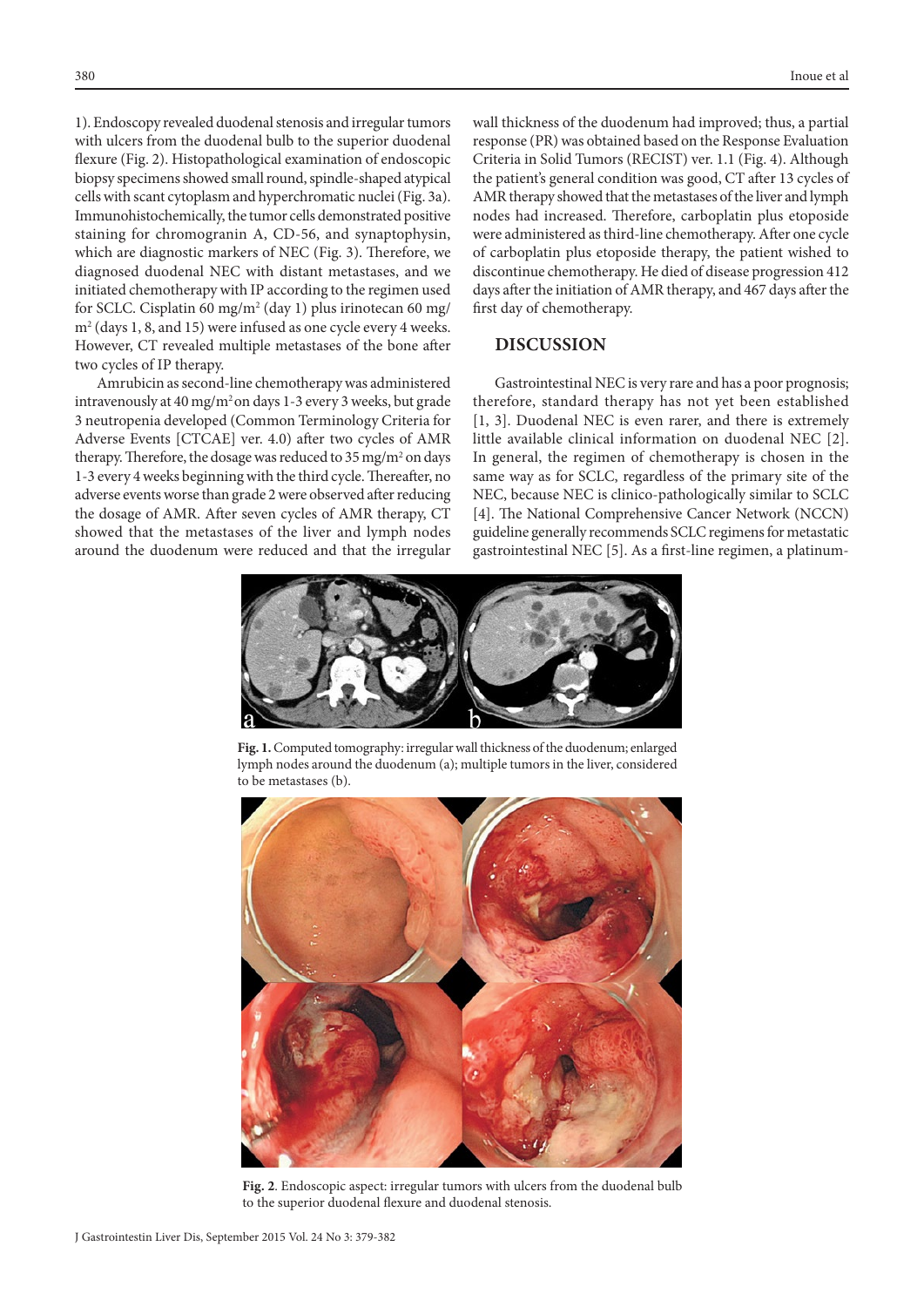

**Fig. 3.** Histopathological examination of endoscopic biopsy specimens: small round, spindle-shaped atypical cells with scant cytoplasm and hyperchromatic nuclei (a). In immunohistochemistry, chromogranin A (b), CD-56 (c) and synaptophysin (d) were positive.



**Fig. 4.** After 7 cycles of amrubicin therapy, computed tomography revealed that the metastases of the liver and lymph nodes around the duodenum were reduced, and the irregular wall thickness of the duodenum was improved (a, b).

based combination, such as EP or IP therapy, is chosen [6-7]. In a study of Japanese SCLC patients, IP was reported to be more effective than EP [7]. In reports of gastrointestinal NEC treated with IP therapy, the median overall survival was 12.6–13.7 months [4, 8, 9]. In the present case, we selected the IP regimen as first-line chemotherapy. However, disease progression was observed after only two cycles of IP. Thus, the present case was categorized as "refractory-relapse".

Amrubicin is a synthetic anthracycline, which shows potent topoisomerase II inhibition, and AMR has been used as a salvage-line regimen for SCLC [10, 11]. Although AMR is an anthracycline, cardiotoxicity is rarely observed. The most frequent and severe adverse event is bone marrow suppression. In a recent phase II and phase III study of SCLC patients treated with AMR as second-line chemotherapy, the median overall survival was 6–8.9 months [12-14]. However, there are very few reports of gastrointestinal NEC treated with AMR. To our knowledge, there are three case reports [15-17] and two case series [18, 19]. In the case reports, the primary sites were the stomach in two cases [15] and the esophagus in two cases [16, 17]. In two cases of gastric NEC, AMR was used as thirdline chemotherapy in both patients. In one patient, AMR was stopped after only one cycle due to the hematologic toxicity, and no remarkable responses were achieved with AMR therapy in

the other patient [15]. In the case reports of esophageal NEC, the best responses were progressive disease (PD) in one case [16] and complete response (CR) in one case [17]. In a case series published in 2011 [18], five cases of gastrointestinal NEC (three in the esophagus, one in the anus, and one in the colon) were treated with AMR therapy as salvage chemotherapy. The best responses were CR in one case, PR in two, stable disease in one, and PD in one, and the median survival was 217 days. The most common adverse events greater than grade 3 were neutropenia (80%), anemia (60%), thrombocytopenia (20%), and febrile neutropenia (20%). In a case series published in 2015 [19], 13 cases of NEC of the digestive organs (including 2 cases of NEC in areas other than the gastrointestinal tract) were treated with AMR therapy as salvage chemotherapy. The primary sites were the stomach in six, the rectum in three, the esophagus in two, the liver in one, and the pancreas in one. The median overall survival was 215 days, and the most common severe adverse events (grades 3/4) were neutropenia (84.6%) and febrile neutropenia (30.8%). Amrubicin was expected to be an effective salvage therapy for gastrointestinal NEC, because treatment outcomes were obtained with AMR for SCLC in both case series. However, severe bone marrow suppression was also observed in the same way as in studies of SCLC. Thus, AMR requires close attention for the management